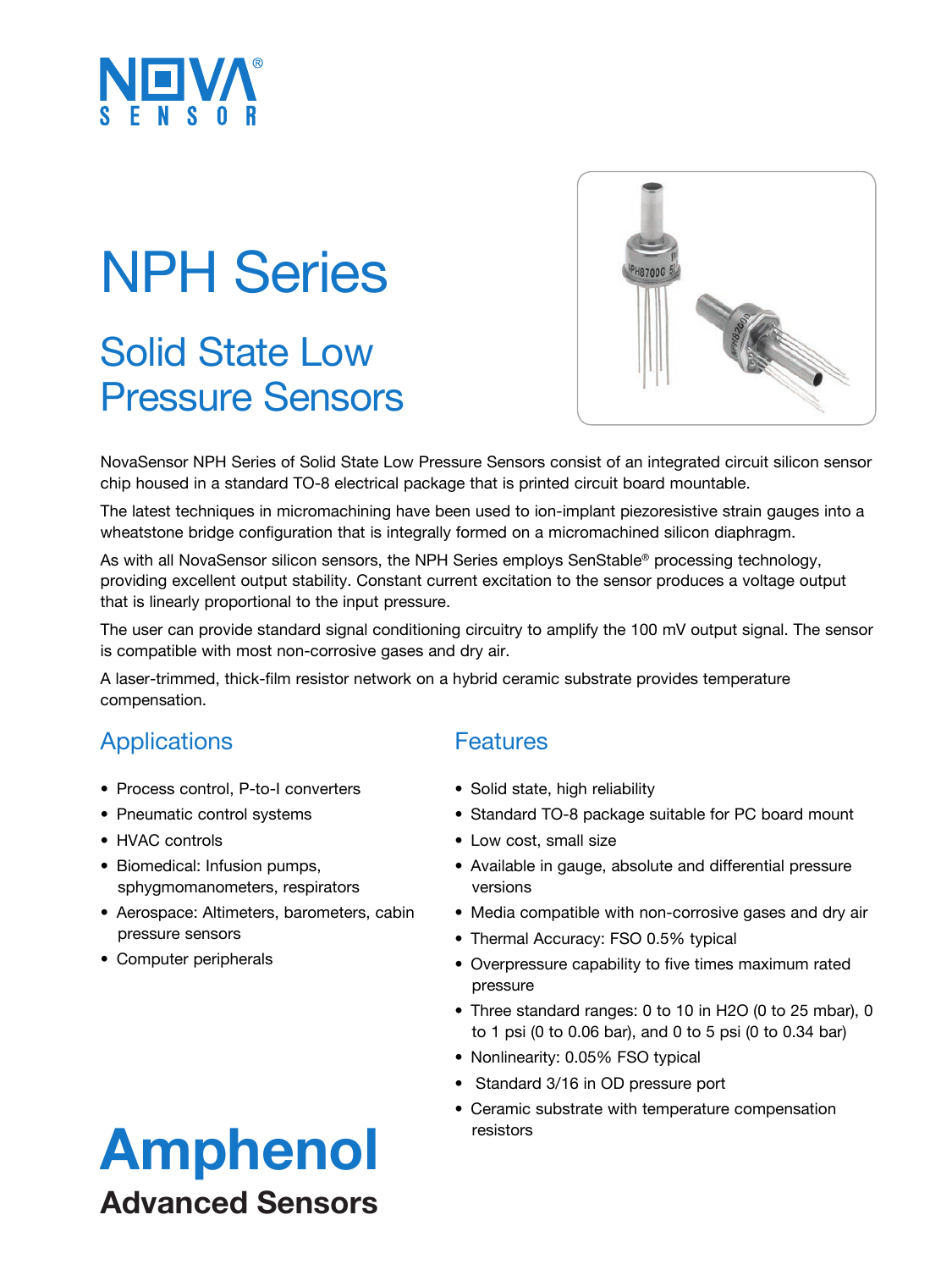## NPH Series - Specifications

| <b>Parameter</b>                                 | <b>Value</b>                                                                                                                    | <b>Units</b> | <b>Notes</b>                        |  |  |  |  |  |  |  |
|--------------------------------------------------|---------------------------------------------------------------------------------------------------------------------------------|--------------|-------------------------------------|--|--|--|--|--|--|--|
| Pressure Range                                   | $0$ to $10$                                                                                                                     | in $H_2O$    | (0 to 25 mbar) 0 to 2.5 kPa         |  |  |  |  |  |  |  |
|                                                  | $0$ to 1                                                                                                                        | psi          | (0 to 7 bar) 0 to 7 kPa             |  |  |  |  |  |  |  |
|                                                  | $0$ to $5$                                                                                                                      | psi          | (0 to 0.34 bar) 0 to 30 kPa         |  |  |  |  |  |  |  |
| Maximum Pressure                                 | 5x                                                                                                                              |              | rated pressure (10)                 |  |  |  |  |  |  |  |
| Electrical @ 77°F (25°C) Unless Otherwise Stated |                                                                                                                                 |              |                                     |  |  |  |  |  |  |  |
| Input Excitation                                 | 1.5                                                                                                                             | mA           | 2 mA maximum                        |  |  |  |  |  |  |  |
| <b>Insulation Resistance</b>                     | 100                                                                                                                             | $M\Omega$    | @ 50 VDC                            |  |  |  |  |  |  |  |
| Input Impedance <sup>(12)</sup>                  | 3200                                                                                                                            | Ω            | ±25%                                |  |  |  |  |  |  |  |
| Output Impedance                                 | 5000                                                                                                                            | Ω            | ±20%                                |  |  |  |  |  |  |  |
| Bridge Impedance                                 | 5000                                                                                                                            | Ω            | ±20%                                |  |  |  |  |  |  |  |
| <b>Environmental</b>                             |                                                                                                                                 |              |                                     |  |  |  |  |  |  |  |
| <b>Temperature Range</b>                         |                                                                                                                                 |              |                                     |  |  |  |  |  |  |  |
| Operating <sup>(9)</sup>                         | $-40$ to $257$                                                                                                                  | °F           | (-40°C to 125°C)                    |  |  |  |  |  |  |  |
| Compensated                                      | 32 to 158                                                                                                                       | °F           | (0 $^{\circ}$ C to 70 $^{\circ}$ C) |  |  |  |  |  |  |  |
| Vibration                                        | 10                                                                                                                              | gRMS         | 20 to 2000Hz                        |  |  |  |  |  |  |  |
| Shock                                            | 100                                                                                                                             | g            | 11 milliseconds                     |  |  |  |  |  |  |  |
| Life (Dynamic Pressure Cycle)                    | $1 \times 10^6$                                                                                                                 | cycles       |                                     |  |  |  |  |  |  |  |
| Mechanical <sup>(1)</sup>                        |                                                                                                                                 |              |                                     |  |  |  |  |  |  |  |
| Weight                                           | < 0.2                                                                                                                           | <b>OZ</b>    | (<5 g)                              |  |  |  |  |  |  |  |
| Media Compatibility                              | Non-corrosive gases and clean, dry air                                                                                          |              |                                     |  |  |  |  |  |  |  |
| <b>Wetted Materials</b>                          |                                                                                                                                 |              |                                     |  |  |  |  |  |  |  |
| <b>Top Port</b><br><b>Bottom Port</b>            | Nickel, gold plated Kovar, silicone gel, gold wire, RTV, silicon and<br>glass.<br>Gold plated Kovar, silicon, glass and RTV (9) |              |                                     |  |  |  |  |  |  |  |

| Parameter                                                          | Min.    | Typical 2.5 kPa | Max. | Min.    | Typical 7 & 30 kPa | Max.           | <b>Units</b> | <b>Notes</b>   |  |  |
|--------------------------------------------------------------------|---------|-----------------|------|---------|--------------------|----------------|--------------|----------------|--|--|
| Performance Parameters <sup>(7)</sup> , Compensated <sup>(1)</sup> |         |                 |      |         |                    |                |              |                |  |  |
| Offset                                                             | -8      | 2               | 8    | $-4$    | 2                  | 4              | mV           |                |  |  |
| Full Scale (FS) Output:                                            |         |                 |      |         |                    |                |              |                |  |  |
| 2.5 kPa                                                            | 25      | 50              | 90   |         |                    |                | mV           | $\overline{2}$ |  |  |
| 7 kPa                                                              |         |                 |      | 50      | 75                 | 150            | mV           | $\overline{2}$ |  |  |
| 30 kPa                                                             |         |                 |      | 75      | 100                | 125            | mV           | 2              |  |  |
| Linearity                                                          | $-1.0$  | 0.1             | 1.0  | $-0.25$ | 0.05               | 0.25           | %FSO         | 3              |  |  |
| Hysteresis & Repeatability                                         | $-0.2$  | 0.05            | 0.2  | $-0.2$  | 0.05               | 0.2            | %FSO         |                |  |  |
| Thermal:                                                           |         |                 |      |         |                    |                |              |                |  |  |
| Accuracy of Offset                                                 | -3      | 0.5             | 3    | $-2$    | 0.5                | $\overline{2}$ | %FSO         | 4              |  |  |
| Accuracy of FSO                                                    | -3      | $-1$            | 3    | $-1.5$  | $-0.5$             | 1.5            | %FSO         | 4              |  |  |
| <b>Thermal Hysteresis</b>                                          | $-0.75$ | 0.5             | 0.75 | $-0.5$  | 0.2                | 0.5            | %FSO         | 5              |  |  |
| Short-Term Stability of Offset                                     |         | 5               |      |         | 5                  |                | $\mu$ V/V    | 6, 11          |  |  |
| Short-Term Stability of FSO                                        |         | 5               |      |         | 5                  |                | µV/V         | 6, 11          |  |  |

#### Notes:

1. Performance with offset, thermal accuracy of offset, and thermal accuracy of FSO compensation resistors.

- 2. FSO with 1.5mA input excitation.
- 3. Best fit straight line.
- 4. 32°F to 158°F (0°C to 70°C) with reference to 77°F (25°C).
- 5. 32°F to 158°F (0°C to 70°C), by design.
- 6. Normalized offset/bridge voltage —100 hrs, typical value, not tested in production.
- 7. All values measured at 77°F (25°C) and at 1.5 mA, unless otherwise noted.
- 8. Reduced performance outside compensation range.
- 9. Backside differential tube is nickel or Kovar.
- 10. Top side pressure.
- 11. Typical specifications are for reference only; absolute values may vary.
- 12. For NPH-8, 2.5 kPa gauge (G) and differential (D) sensor, the input impedance is 3400 +/-30%.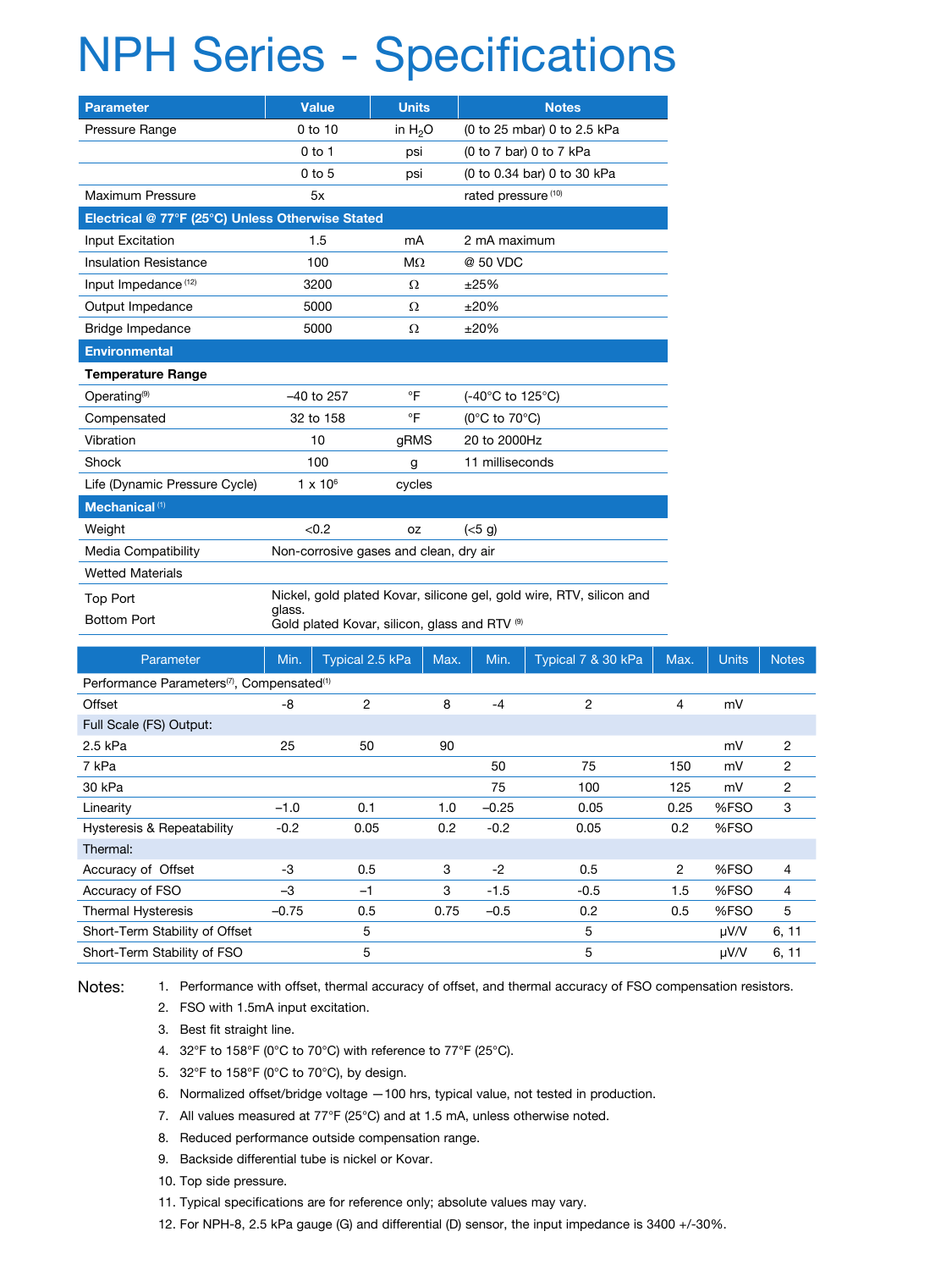## **NPH Series - Specifications (Cont.)**



NPH Series Schematic Diagram



NPH Series Package Diagram

### Ordering Information

The code number to be ordered may be specified as follows: **NPH**